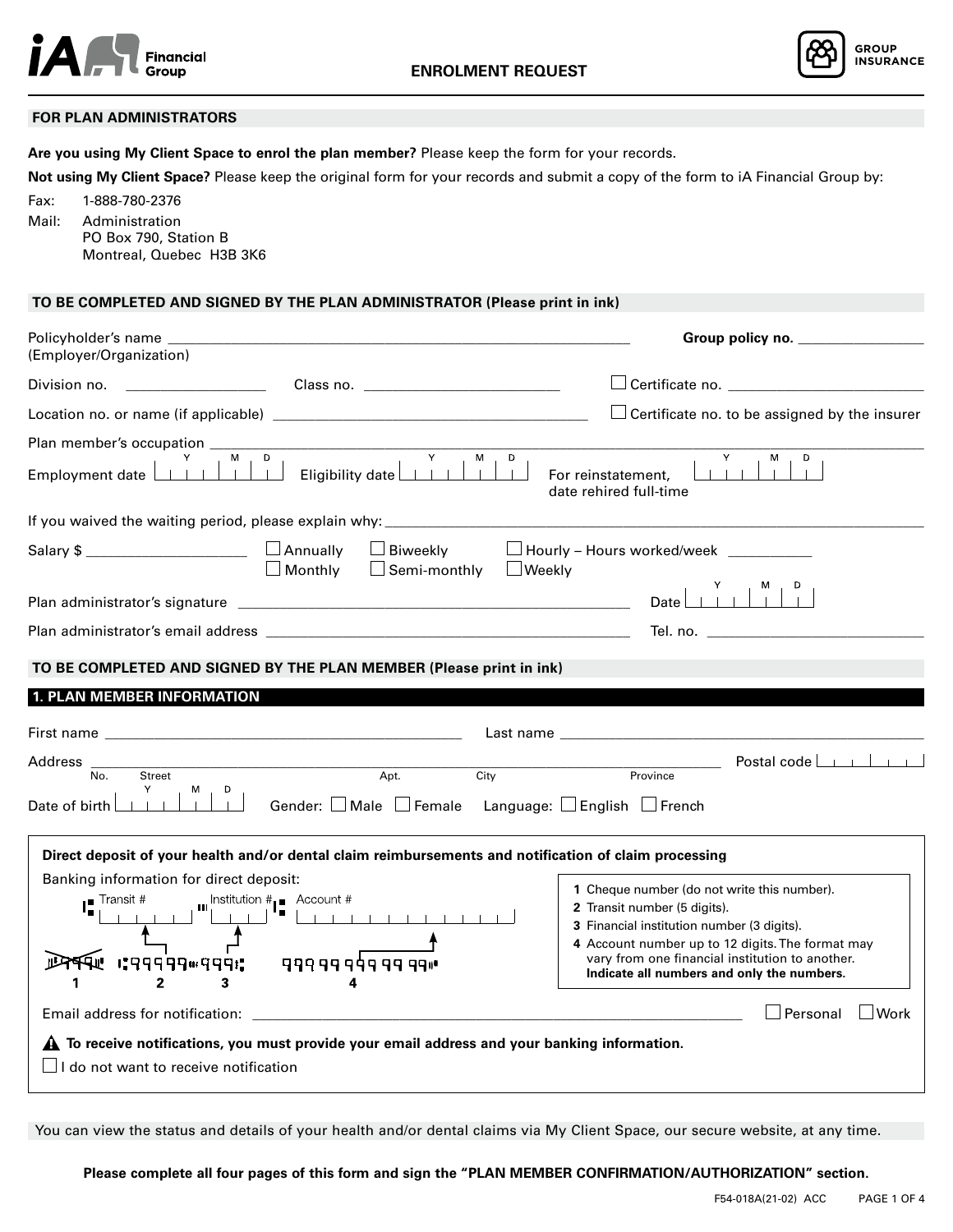**IMPORTANT:** The basic dependents' life insurance coverage will be applied automatically if your plan includes this benefit and your dependents (spouse and children) are eligible. This requirement applies regardless of the coverage chosen for the health and dental benefits (individual, family, single-parent, couple or refused coverage).

| <b>2. SPOUSE INFORMATION</b>                                                                                                                                                                                                                                                                                                                                                                                                                   |                                                                                                                |
|------------------------------------------------------------------------------------------------------------------------------------------------------------------------------------------------------------------------------------------------------------------------------------------------------------------------------------------------------------------------------------------------------------------------------------------------|----------------------------------------------------------------------------------------------------------------|
| $\overline{M}$<br>D<br>Date of birth $\lfloor$<br>Gender: □ Male □ Female                                                                                                                                                                                                                                                                                                                                                                      | Last name that the contract of the contract of the contract of the contract of the contract of the contract of |
| Does your spouse already have health and/or dental coverage under another group plan? $\Box$ Yes $\Box$ No                                                                                                                                                                                                                                                                                                                                     |                                                                                                                |
| If yes, specify your spouse's:<br>Health coverage: $\Box$ Individual $\Box$ Family $\Box$ Single-parent $\Box$ Couple<br>Dental coverage: $\Box$ Individual $\Box$ Family $\Box$ Single-parent $\Box$ Couple<br>Insurer's name and the state of the state of the state of the state of the state of the state of the state of the state of the state of the state of the state of the state of the state of the state of the state of the stat | M.<br>Effective date:                                                                                          |
|                                                                                                                                                                                                                                                                                                                                                                                                                                                | Certificate no.                                                                                                |

Note: If your spouse is a common-law spouse, please contact your plan administrator to confirm his/her eligibility.

# **3. DEPENDENT CHILDREN INFORMATION** *(if more space is required, please use another sheet. Date and sign any attached document.)*

| <b>First name</b> | Last name | Gender               | Date of birth | If age 21* or over, specify                                                              |
|-------------------|-----------|----------------------|---------------|------------------------------------------------------------------------------------------|
|                   |           | $\Box$ M<br>__I F    | M<br>Y<br>D   | $\forall$ es $\Box$ No<br>Full-time student<br>lγes □No<br>With a disability             |
|                   |           | ∟м<br>$\Box$ F       | Y<br>м<br>D   | $\exists$ Yes $\Box$ No<br>Full-time student<br> Yes □No<br>With a disability            |
|                   |           | $\Box$ M<br>$\Box$ F | Y<br>м<br>D   | $\exists$ Yes $\Box$ No<br>Full-time student<br> Yes □No<br>With a disability            |
|                   |           | ∟м<br>⊥l F           | м<br>Y<br>D   | $\mathsf{l}\mathsf{Yes} \ \Box$ No<br>Full-time student<br>lYes ∐No<br>With a disability |

\* The age limit may vary depending on your plan. Please contact your plan administrator to confirm this information.

**If any of your dependent children have coverage under a group insurance plan other than yours or your spouse's, complete the following table:**

| <b>Child</b><br>First name, Last name | <b>Plan type</b><br>(e.g. school plan, etc.) | Insurer name | Group policy no. |
|---------------------------------------|----------------------------------------------|--------------|------------------|
|                                       |                                              |              |                  |
|                                       |                                              |              |                  |
|                                       |                                              |              |                  |

# **4. CHOICE OF COVERAGE**

| Coverage requested:                                                                                                                                                                                       |  |  |  | $\Box$ Individual $\Box$ Family $\Box$ Single-parent <sup>1</sup> $\Box$ Couple <sup>1</sup> |  |
|-----------------------------------------------------------------------------------------------------------------------------------------------------------------------------------------------------------|--|--|--|----------------------------------------------------------------------------------------------|--|
| Select this coverage only if offered by your plan. Please be advised that if the single-parent and couple<br>categories are not offered, you will automatically have family coverage.                     |  |  |  |                                                                                              |  |
| Specify: Option/Module/Plan (if applicable)                                                                                                                                                               |  |  |  |                                                                                              |  |
| If you and/or your dependents already have health and/or dental coverage under another group plan, you can refuse health and/or<br>dental coverage under this group plan by checking the following boxes: |  |  |  |                                                                                              |  |
| For myself and my dependents: $\Box$ I refuse health coverage $\Box$ I refuse dental coverage                                                                                                             |  |  |  |                                                                                              |  |
| $\Box$ I refuse health coverage $\Box$ I refuse dental coverage<br>For my dependents only:                                                                                                                |  |  |  |                                                                                              |  |
| Note: If you refuse coverage and wish to request it at a later date, certain conditions may apply. Please contact your plan<br>administrator for further details.                                         |  |  |  |                                                                                              |  |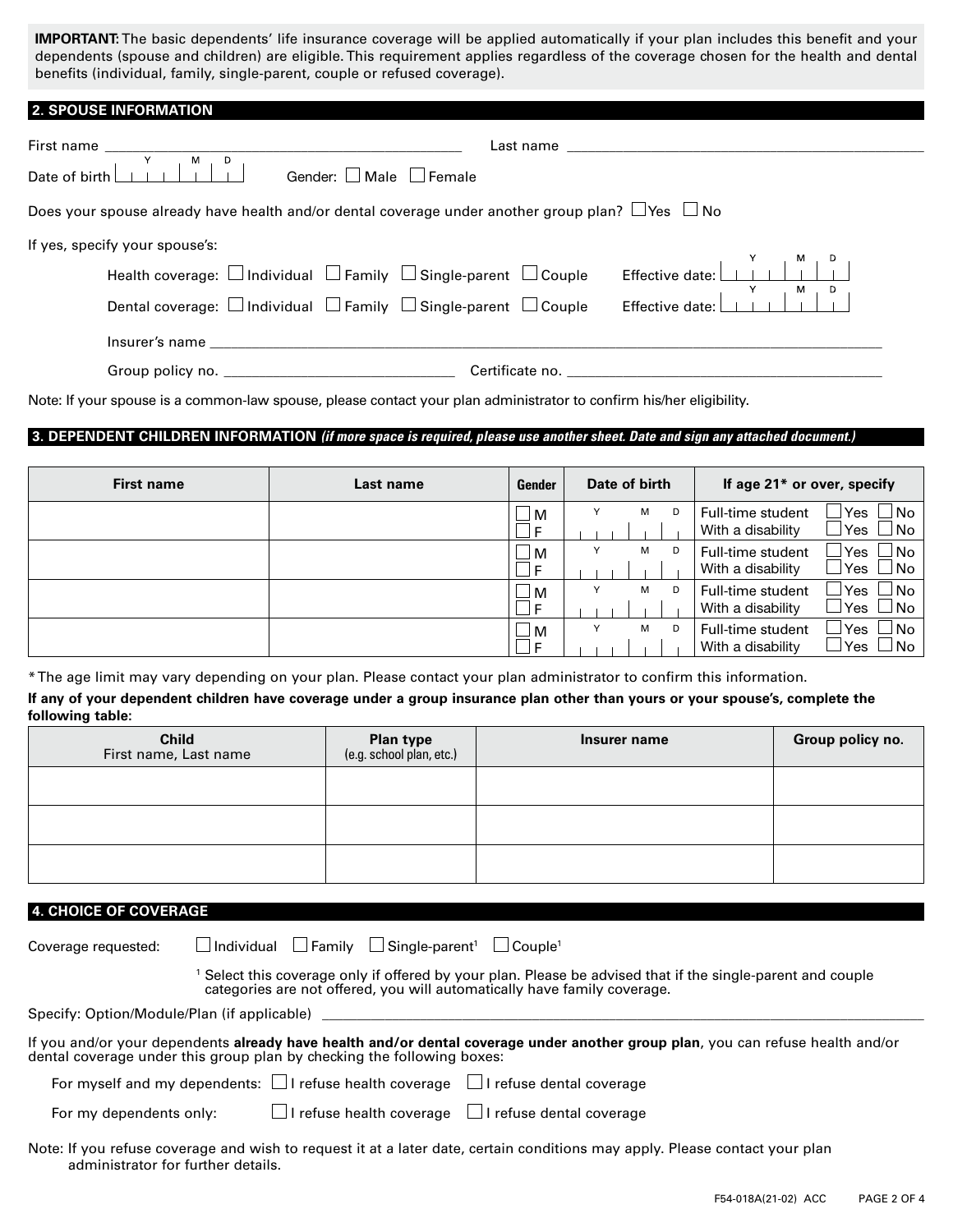### **5. OPTIONAL BENEFITS**

You can enrol in optional benefits to enhance your life, accidental death & dismemberment (AD&D) and critical illness insurance coverage. Before you enrol, please check with your plan administrator if optional benefits are offered as part of your group plan.

**Are** ExtensiA **optional benefits offered as part of your group plan?** You can enrol online. Simply go to My Client Space, our secure website, and under *ExtensiA – Optional Benefits*, click on *Online Enrolment*. You can also complete the *ExtensiA Application* form.

**Are** standard **optional benefits offered as part of your group plan?** Simply complete the table below. Please check with your plan administrator if you should complete the *Evidence of Insurability* form (F54-002A).

**A** Please indicate the coverage amount to be added. Do not include basic coverage.

|                       | Life | <b>Accidental death</b><br>$\mid$ and dismemberment | <b>Critical illness</b> | <b>Statement</b> (Complete only if you want to add optional life<br>and/or optional critical illness benefits)                             |
|-----------------------|------|-----------------------------------------------------|-------------------------|--------------------------------------------------------------------------------------------------------------------------------------------|
| <b>Plan</b><br>member |      |                                                     |                         | In the last 12 months, have you used, in any form whatsoever,<br>tobacco, nicotine or cannabis mixed with tobacco?<br>$\Box$ Yes $\Box$ No |
| <b>Spouse</b>         |      |                                                     |                         | In the last 12 months, has your spouse used, in any form<br>whatsoever, tobacco, nicotine or cannabis mixed with tobacco?<br>$Yes$ No      |
| <b>Children</b>       |      |                                                     |                         | Each child will benefit from the coverage amount you selected.                                                                             |

## **6. APPOINTMENT OF BENEFICIARY** *(If you do not appoint a beneficiary, the benefit will be payable to the estate.)*

#### **1. Primary beneficiaries**

If you name multiple primary beneficiaries, the total allocation must be equal to or less than 100%. If less than 100%, the difference will be payable to the estate. Please do not indicate dollar amounts.

| <b>First name</b> | Last name | Relationship | Date of birth |        | % |
|-------------------|-----------|--------------|---------------|--------|---|
|                   |           |              | $\checkmark$  | M<br>D |   |
|                   |           |              |               |        |   |
|                   |           |              | $\checkmark$  | D<br>м |   |
|                   |           |              |               |        |   |
|                   |           |              | $\checkmark$  | D<br>м |   |
|                   |           |              |               |        |   |

## **2. Contingent beneficiaries**

If you wish, you can also appoint contingent beneficiaries in the event all primary beneficiaries predecease you. If you name multiple contingent beneficiaries, the total allocation must be equal to or less than 100%. If less than 100%, the difference will be payable to the estate. Please do not indicate dollar amounts.

| <b>First name</b> | Last name | Relationship | Date of birth |   |   | $\%$ |
|-------------------|-----------|--------------|---------------|---|---|------|
|                   |           |              | $\sqrt{}$     | м | D |      |
|                   |           |              |               |   |   |      |
|                   |           |              |               | м | D |      |



## **Please sign the "PLAN MEMBER CONFIRMATION/AUTHORIZATION" section on the next page.**